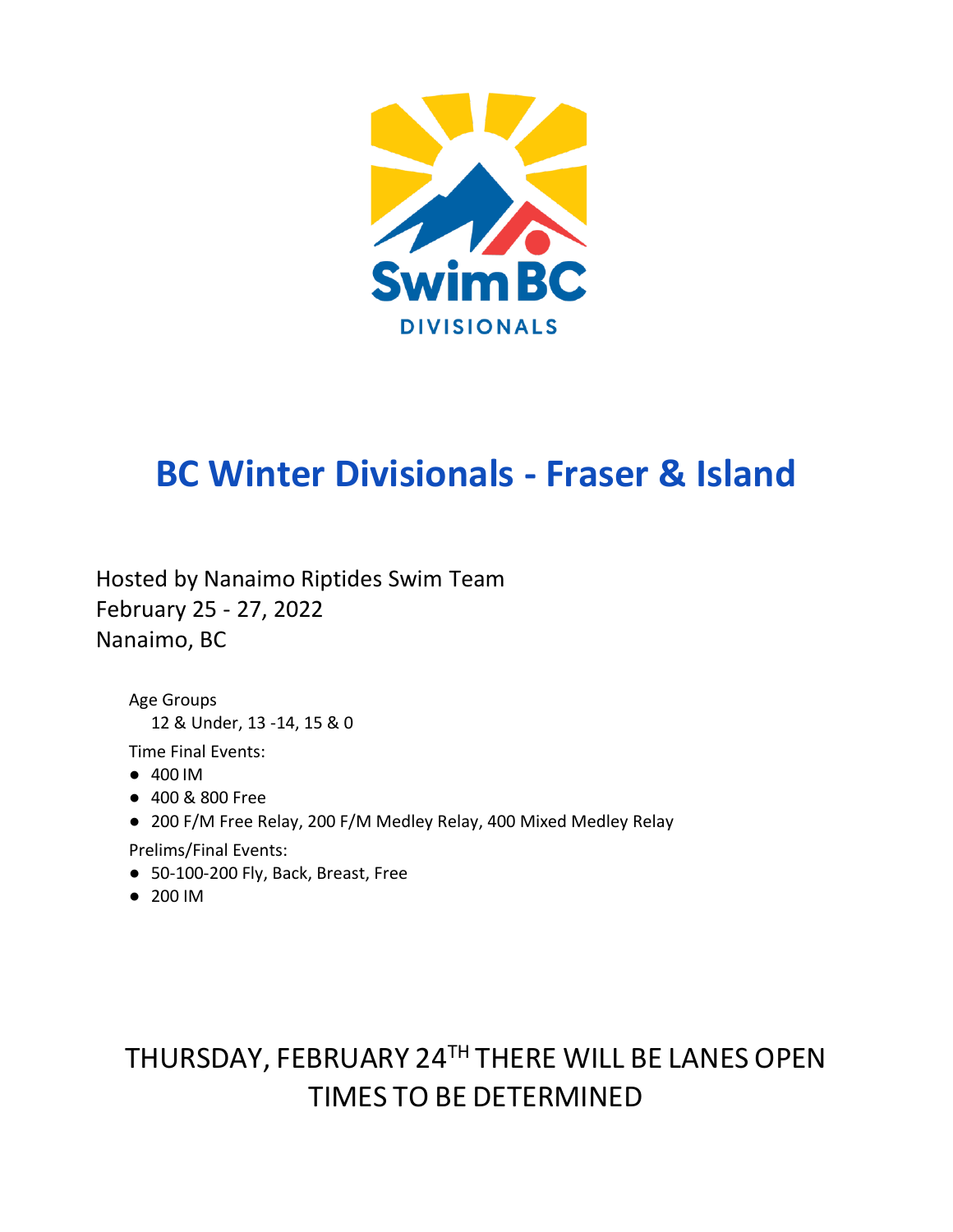*Hosted by Swim BC & Nanaimo Riptides Swim Club*

Sanctioned by Swim BC: #36769

Swim BC and Nanaimo Riptides Swim Team would like to begin by acknowledging that the land on which we gather lies within the traditional, ancestral and unceded territory of the Snuneymuxw peoples.

#### **SAFE SPORT**

Swim BC believes that athletes, coaches, officials, support staff and volunteers have the right to participate in a safe and inclusive sport environment that is free of abuse, harassment, and discrimination.

Swim BC is dedicated to providing a safe and inclusive environment, which involves promoting Open and Observable Environments. This means making meaningful and concerted efforts to avoid situations where a coach/official/staff member, etc. might be alone with an athlete. All interactions between an athlete and an individual who is in a position of trust should normally, and wherever possible, be in an environment or space that is both 'open' and 'observable' to others.

All participants in this event are reminded that they are bound by Swim BC's Policies and Procedures, including but not limited, to the Code of Conduct and Ethics policy, the Gender Equity policy and the Screening and CRC policy.

#### **COMPETITION HOSTS**

Swim BC and Nanaimo Riptides Swim Club

#### **VENUE**

Nanaimo Aquatic Centre 741 Third Street Nanaimo, BC

#### **POOL**

8-lane 25 metre competition pool - Deep End 2-lane 25 metre warm-up/cool-down pool - Shallow End

| <b>MEET MANAGER</b>                  | Jeremy Orton (meets@nanaimoriptides.com)    |
|--------------------------------------|---------------------------------------------|
| <b>MEET REFEREE</b>                  | Glenn Greig                                 |
| <b>OFFICIALS COORDINATOR</b>         | Tanya Evans (officials@nanaimoriptides.com) |
| <b>SWIM BC &amp; ENTRIES CONTACT</b> | Carrie Matheson (carrie.matheson@swimbc.ca) |

| <b>WARM UP AND SESSION TIMES</b> |                           |                     |  |  |  |  |  |  |
|----------------------------------|---------------------------|---------------------|--|--|--|--|--|--|
| Friday, February 25, 2022        |                           |                     |  |  |  |  |  |  |
| Prelims                          | Warm-up                   | 7:30 - 8:50am       |  |  |  |  |  |  |
|                                  | Competition               | $9:00$ am - 1:30pm  |  |  |  |  |  |  |
| <b>Finals</b>                    | Warm-up                   | 3:30 - 4:20pm       |  |  |  |  |  |  |
|                                  | Competition               | 4:30 - 7:30pm       |  |  |  |  |  |  |
|                                  |                           |                     |  |  |  |  |  |  |
| Saturday, February 26, 2022      |                           |                     |  |  |  |  |  |  |
| Prelims                          | Warm-up                   | 7:30 - 8:50am       |  |  |  |  |  |  |
|                                  | Competition               | $9:00$ am - 1:30pm  |  |  |  |  |  |  |
| <b>Finals</b>                    | Warm-up                   | $3:30 - 4:20$ pm    |  |  |  |  |  |  |
|                                  | Competition               | 4:30 - 7:30pm       |  |  |  |  |  |  |
|                                  |                           |                     |  |  |  |  |  |  |
|                                  | Sunday, February 27, 2022 |                     |  |  |  |  |  |  |
| Prelims                          | Warm-up                   | 7:00 - 8:20 am      |  |  |  |  |  |  |
|                                  | Competition               | 8:30am - 1:00pm     |  |  |  |  |  |  |
| Finals                           | Warm-up                   | 2hrs. after prelims |  |  |  |  |  |  |
|                                  | Competition               | 3hrs. after prelims |  |  |  |  |  |  |

*Note: All Session completion times are approximate*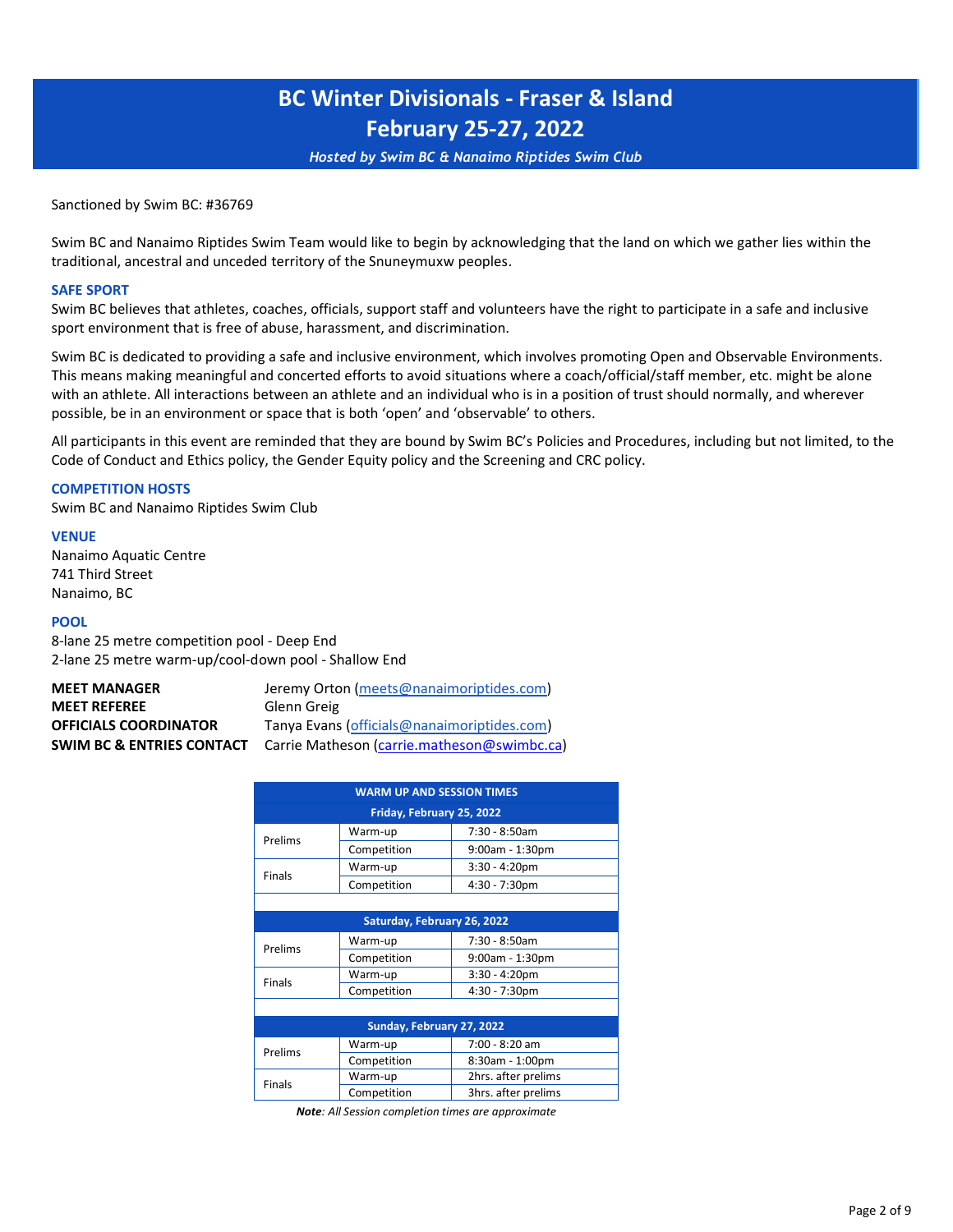### *Hosted by Swim BC & Nanaimo Riptides Swim Club*

#### **ELIGIBILITY**

- 1. All swimmers must be registered with a Swim BC, SNC, or other FINA recognized club.
- 2. Qualifying period is from January 1, 2020, to the entry deadline.
- 3. During the Qualifying Period, athletes must have attained at least ONE Divisional qualifying time (in their age group) AND not more than FOUR Provincial qualifying times, in an appropriately sanctioned competition as of the entry deadline.
- 4. Swimmers MAY NOT enter the events in which they have a Provincial qualifying time in.
- 5. Age groups for individual events will be 12 & Under, 13-14, 15 & Over
- 6. Swimmer age is as of the first day of competition.
- 7. Swimmers cannot swim in an "older" age group, with the exception being swimmers who "age up" between February 26<sup>th</sup> and March 10<sup>th</sup>, inclusive.
	- a. In these cases, swimmers will be moved into the "older" age category and will be subject to the same entry rules as other swimmers.
	- **b.** In these cases, swimmers will be moved into the older age category and will be subject to the same entry rules as other swimmers. **Email Entries Contact to ensure the swimmer is entered into the correct age category; send swimmer's name, DOB and SNC Registration Number by the entry deadline.**

#### **NON-QUALIFIED SWIMS**

Entries not meeting the qualifying standards will not be accepted.

#### **ENTRIES**

- 1. Entries will be validated against the SNC meet results database; invalid entry times, unofficial splits, or converted entry times will not be accepted.
- 2. NO CONVERTED TIMES. All LCM entries will be converted to SCM by meet management and seeded accordingly.
- 3. "Custom Time" entries will not be accepted in individual events; swimmers must have a valid provable entry time in each event they enter.
- 4. For reference purposes, please email a .pdf copy of entries to the Entries Contact: Carrie Matheson [\(carrie.matheson@swimbc.ca\)](mailto:carrie.matheson@swimbc.ca)
- 5. [Relay entries MUST incl](mailto:carrie.matheson@swimbc.ca)ude names along with the relay entries. Relay swimmers may be changed at the meet. If a relay is entered without FOUR (4) names, it will be seeded as  $"NT".$
- 6. Individual Fees (including Swim BC Competition Surcharge) are \$75.00 per swimmer.
- 7. Relay Fees are \$12.00 per relay.
- 8. Cheques payable to: **NRST**. E-Transfers can be accepted at [admin@nanaimoriptides.com](mailto:admin@nanaimoriptides.com)
- 9. [All fees MUST be paid to](mailto:admin@nanaimoriptides.com) the Clerk of Course desk prior to the start of the meet.
- 10. Entries must be uploaded to SNC meet listings website prior to the entry deadline.
	- a. Please include the correct contact name, phone number, and email address when uploading entries.
- 11. Late entries (entries received or uploaded after Monday, Feb 14, 2022) will be accepted at the discretion of Meet Management. If accepted, all Meet Fees will be doubled.

#### **ENTRY DEADLINE: MONDAY, FEBRUARY 14, 2022 AT 9:00 PM (PST)**

### **SCRATCH DEADLINE: TUESDAY, FEBRUARY 22, 2022 AT 12:00 NOON**

#### **COVID RESTRICTIONS**

Meet Management reserved the right to alter the meet information and/or event schedule to comply with the current Public Health Orders and Facility Rules. That information will be distributed to all clubs as soon as possible.

- 1. Everyone 12 and older must be double vaccinated and show proof of vaccination (swimmers, coaches, volunteers/officials).
- 2. No spectators are allowed in the building.
- 3. Everyone must wear masks at all times except when in the pool.

#### **GENERAL MEET RULES**

- 1. This meet will observe rules as outlined in the current SNC Rulebook.
- 2. POOL DEPTH: Competition Pool Deep End 3.8m, Shallow End 2.6 m; Warm-Up Pool - Deep End 2.4m, Shallow End 2m.
	- a. Starts will be conducted from Starting Platforms (blocks) as per FINA FR 2.3 and SW 4.1
- 3. There will be no deck entries, exhibition swims, or time trials.
- 4. Swim BC Competition Warm-up Safety Procedures will apply.
- 5. Fastest three heats of all events will be circle-seeded.
- 6. There will be an "A" final only.
- 7. Backstroke Ledges will **not** be available.
- 8. Time Final events (including relays) with 9 or 10 entrants, will be seeded such that the fastest heat will have all lanes filled.
- 9. All swim-offs are to be run at a time mutually agreed upon by coaches and officials. Every effort will be made to run the swim-off by the end of the session in which the tie occurred.
- 10. Coaches are asked to check in with the Meet Manager immediately upon arrival to pay entry fees, pick up Meet Package and receive information regarding any changes.
- 11. A coaches' meeting will be held 10 minutes prior to the start of the meet and as necessary throughout the meet.
- 12. Violations of the Swim BC Code of Conduct and Ethics policy may result in immediate disqualification from the meet.
- 13. All participants are to respect the facility rules including: no deck changing and no outside shoes on deck.
- 14. Coaches and officials: please bring your own refillable water bottle (no glass containers). Water filling stations are available throughout the facility.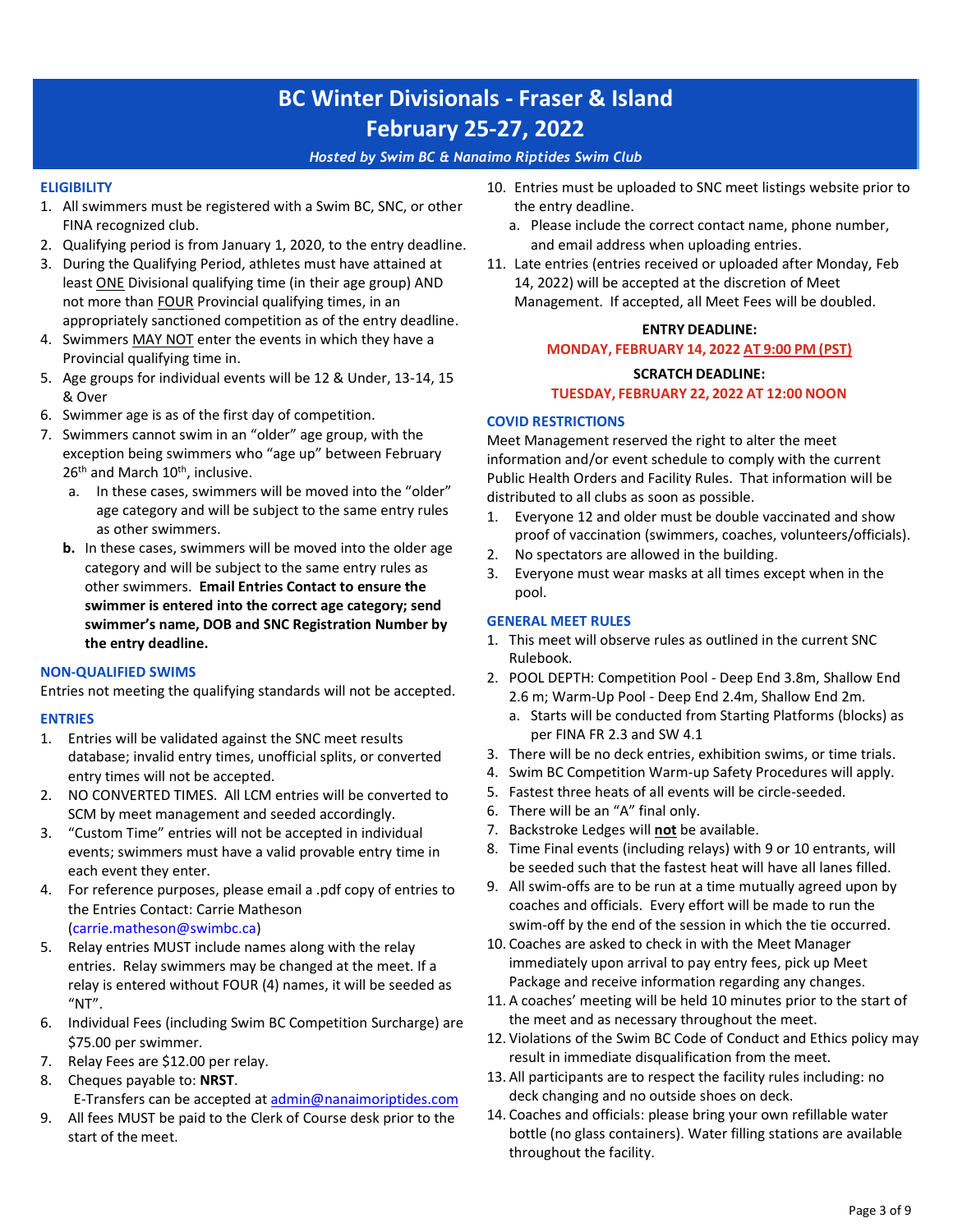#### *Hosted by Swim BC & Nanaimo Riptides Swim Club*

#### **400 & 800 FREESTYLE and 400 IM**

- 1. These events are time finals.
- 2. There will be a positive check-in for the 400m (Free & IM) and 800m (Free) events.
	- a. Deadline will be 30mins after the start of the session in which the event will be swum. (9:30am)
- 3. The Top 8 in each group will swim in a single heat in the Final Session of that day.
- 4. All other swimmers will be senior-seeded, swum fastest-toslowest alternating genders; two per lane, if necessary, to meet session timelines.
- 5. Distance Lap Counters will not be available.

#### **PARA-SWIMMING**

1. There will be no para specific events at this meet.

#### **RELAYS**

- 1. Age groups for relays will be 12 & Under, 13-14, and 15 & Over
- 2. All relays are time finals. There are no qualifying times for relays. NT entries will be accepted for relay events.
- 3. For relays, no more than **TWO** (2) swimmers may be from a younger age group. In such cases, the swimmer(s) may swim in both their own age-group relay as well as in one or more older age group relays.
- 4. Mixed relay teams must have 2 Females and 2 Males per team.
- a. No official splits will be taken during the Mixed Relay events.
- 5. Only swimmers whose names appear on the meet entries shall compete in relay events.
- 6. Swimmers who will be in relays only shall be listed in their club's Hy-tek entry file as "Relay Only Swimmers"; such swimmers will be subject to all swimmer surcharges.
	- a. A relay team may have no more than two "relay-only" swimmers.
	- **b. An email must also be sent to the Entries Contact notifying them of the relay-only swimmers and their SNC ID number and date of birth.**
- 7. Deadline for relay name/order changes will be 30 minutes prior to the start of the Final session.

**SCORING** 1. Individual scoring: 20-17-16-15-14-13-12-11 Relay scoring: 40-34-32-30-28-26-24-22

#### **AWARDS**

- 1. Medals will be awarded for 1st, 2nd, and 3rd places in all individual and relay events.
- 2. Ribbons will be awarded for 4th, 5th, 6th, 7th, and 8th places in individual events only.
- 3. Awards will be presented at the end of Sunday Finals.

#### **SCRATCHES**

#### **Scratches received prior to Feb 22nd at noon will not incur Meet Fees.**

- 1. There is no scratch penalty for no-shows, step downs and unexcused and/or incomplete swims during prelims and/or time finals.
- 2. The following rules apply for all finalists plus alternates as listed on the official posting of prelims results.
	- a. For all final events, no-shows, step downs and unexcused incomplete swims will be considered "late scratches" and subject to the late scratch penalty of \$20. Fines are to be paid immediately. The swimmer and/or relay swimmers in question shall not swim subsequent events until the fine is paid.
	- b. For finals, the scratch deadline will be 30 minutes following the completion of the preliminary events (excluding time final events).
	- c. For finals, email scratches will not be accepted.

#### **COACH COMPLIANCE**

#### **Registration**

Head Coaches must be, at minimum, registered in the SNC "A2" registration class. Assistant Coaches must be, at minimum, registered in the SNC "C" registration class. **All coaches must be fully registered and compliant with Swim BC Registration Requirements.**

Failure to adhere to the Swim BC Registration Requirements presents substantial risks to Swim BC and its members.

It is incumbent upon each Coach to manage their registration and certification levels. Go to the CAC's [The Locker](https://thelocker.coach.ca/account/login?mode=login) for more information.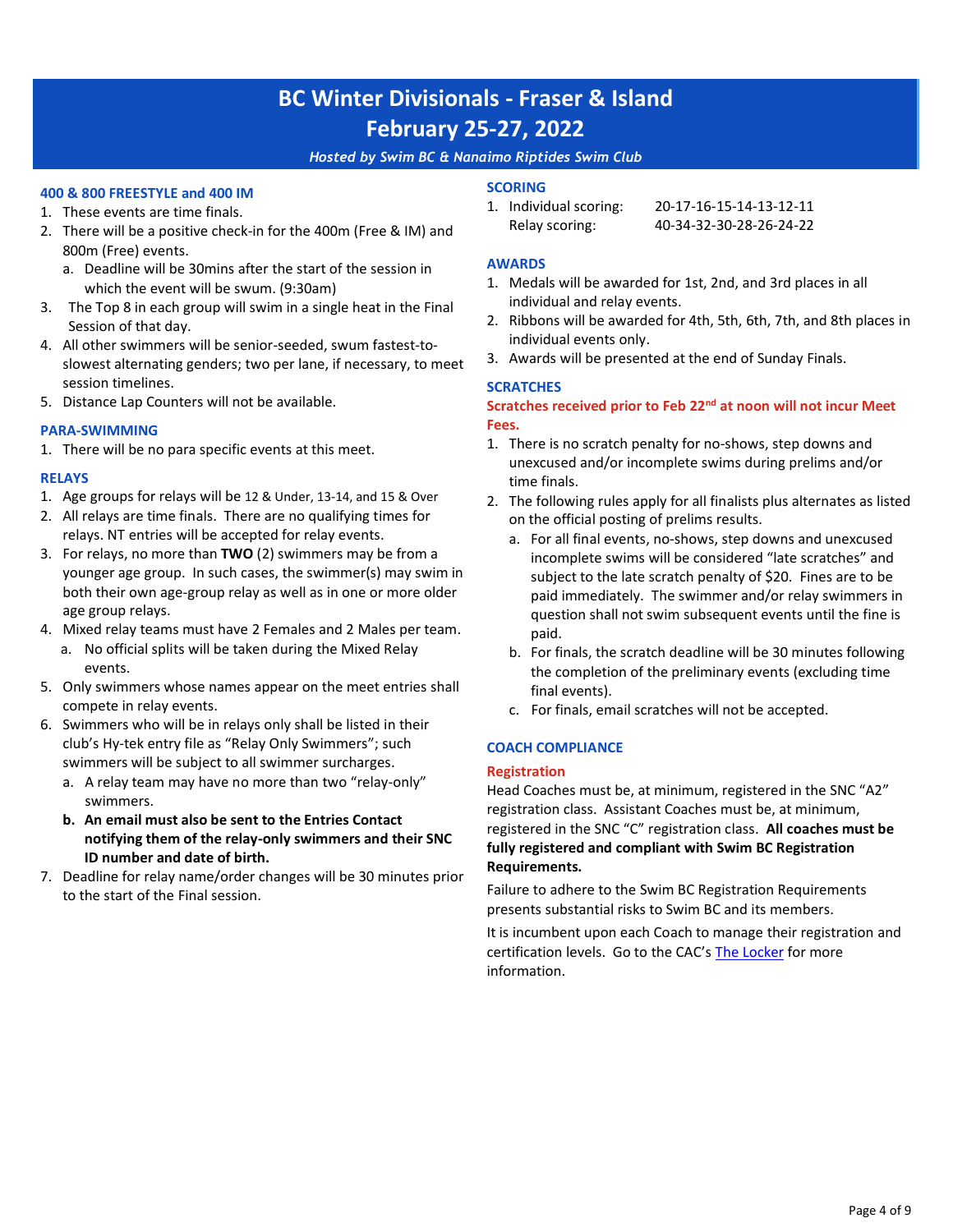*Hosted by Swim BC & Nanaimo Riptides Swim Club*

### **Schedule of Events**

|               |             | FRIDAY, FEBRUARY 25, 2022   PRELIMS |                   |  |               |             | FRIDAY, FEBRUARY 25, 2022   FINALS |
|---------------|-------------|-------------------------------------|-------------------|--|---------------|-------------|------------------------------------|
| Warm-Up:      |             |                                     | 7:30 - 8:50am     |  | Warm-Up:      |             | $3:30 - 4:20$ pm                   |
| Competition:  |             |                                     | $9:00am - 1:30pm$ |  | Competition:  |             | $4:30 - 7:30$ pm                   |
| <b>FEMALE</b> | <b>MALE</b> | <b>AGE</b>                          | <b>EVENT</b>      |  | <b>FEMALE</b> | <b>MALE</b> | <b>AGE</b>                         |
|               |             | Open                                | 200 IM            |  |               |             | Open                               |
|               | 4           | Open                                | 100 Back          |  |               |             | Open                               |
|               | 6           | Open                                | <b>200 Flv</b>    |  |               |             | Open                               |
|               | 8           | Open                                | 50 Breast         |  |               |             | Open                               |
|               | 10          | Open                                | 400 Free (TF)     |  | q             | 10          | Open                               |

|             |               | FRIDAY, FEBRUARY 25, 2022   PRELIMS |                |               |             |                  | FRIDAY, FEBRUARY 25, 2022   FINALS    |  |
|-------------|---------------|-------------------------------------|----------------|---------------|-------------|------------------|---------------------------------------|--|
| m-Up:       | 7:30 - 8:50am |                                     |                | Warm-Up:      |             | $3:30 - 4:20$ pm |                                       |  |
| npetition:  |               | $9:00am - 1:30pm$                   |                | Competition:  |             | $4:30 - 7:30$ pm |                                       |  |
| <b>AALE</b> | <b>MALE</b>   | <b>AGE</b>                          | <b>EVENT</b>   | <b>FEMALE</b> | <b>MALE</b> | <b>AGE</b>       | <b>EVENT</b>                          |  |
|             |               | Open                                | 200 IM         |               |             | Open             | 200 IM                                |  |
|             | 4             | Open                                | 100 Back       | 3             | 4           | Open             | 100 Back                              |  |
|             | 6             | Open                                | <b>200 Flv</b> |               | 6           | Open             | 200 Fly                               |  |
|             | 8             | Open                                | 50 Breast      |               | 8           | Open             | 50 Breast                             |  |
|             | 10            | Open                                | 400 Free (TF)  | q             | 10          | Open             | Top 8 (of each age group) of 400 Free |  |
|             |               |                                     |                | 11            | 12          | 12 & Under       | 200 Free Relay                        |  |
|             |               |                                     |                | 13            | 14          | $13 - 14$        | 200 Free Relay                        |  |
|             |               |                                     |                | 15            | 16          | 15 & Over        | 200 Free Relay                        |  |

| SATURDAY, FEBRUARY 26, 2022   PRELIMS |             |                   |               |  |               |             |                  | SATURDAY, FEBRUARY 26, 2022   FINALS |
|---------------------------------------|-------------|-------------------|---------------|--|---------------|-------------|------------------|--------------------------------------|
| Warm-Up:                              |             |                   | 7:30 - 8:50am |  | Warm-Up:      |             | $3:30 - 4:20$ pm |                                      |
| Competition:                          |             | $9:00am - 1:30pm$ |               |  | Competition:  |             | 4:30 - 7:30pm    |                                      |
| <b>FEMALE</b>                         | <b>MALE</b> | <b>AGE</b>        | <b>EVENT</b>  |  | <b>FEMALE</b> | <b>MALE</b> | <b>AGE</b>       | <b>EVENT</b>                         |
| 17                                    | 18          | Open              | 200 Free      |  | 17            | 18          | Open             | 200 Free                             |
| 19                                    | 20          | Open              | <b>50 Flv</b> |  | 19            | 20          | Open             | 50 Fly                               |
| 21                                    | 22          | Open              | 100 Breast    |  | 21            | 22          | Open             | 100 Breas                            |
| 23                                    | 24          | Open              | 50 Free       |  | 23            | 24          | Open             | 50 Free                              |
| 25                                    | 26          | Open              | 200 Back      |  | 25            | 26          | Open             | 200 Back                             |
| 27                                    | 28          | Open              | 400 IM (TF)   |  | 27            | 28          | Open             | Top 8 (of each age gro               |

|                         |             | SATURDAY, FEBRUARY 26, 2022   PRELIMS |               |               |                  |                  | SATURDAY, FEBRUARY 26, 2022   FINALS |
|-------------------------|-------------|---------------------------------------|---------------|---------------|------------------|------------------|--------------------------------------|
| 7:30 - 8:50am<br>rm-Up: |             |                                       | Warm-Up:      |               | $3:30 - 4:20$ pm |                  |                                      |
| npetition:              |             | $9:00am - 1:30pm$                     |               | Competition:  |                  | $4:30 - 7:30$ pm |                                      |
| <b>MALE</b>             | <b>MALE</b> | <b>AGE</b>                            | <b>EVENT</b>  | <b>FEMALE</b> | <b>MALE</b>      | <b>AGE</b>       | <b>EVENT</b>                         |
| 17                      | 18          | Open                                  | 200 Free      | 17            | 18               | Open             | 200 Free                             |
| 19                      | 20          | Open                                  | <b>50 Fly</b> | 19            | 20               | Open             | <b>50 Fly</b>                        |
| 21                      | 22          | Open                                  | 100 Breast    | 21            | 22               | Open             | 100 Breast                           |
| 23                      | 24          | Open                                  | 50 Free       | 23            | 24               | Open             | 50 Free                              |
| 25                      | 26          | Open                                  | 200 Back      | 25            | 26               | Open             | 200 Back                             |
| 27                      | 28          | Open                                  | 400 IM (TF)   | 27            | 28               | Open             | Top 8 (of each age group) of 400 IM  |
|                         |             |                                       |               | 29            | 30               | 12 & Under       | 200 Medley Relay                     |
|                         |             |                                       |               | 31            | 32               | $13 - 14$        | 200 Medley Relay                     |
|                         |             |                                       |               | 33            | 34               | 15 & Over        | 200 Medley Relay                     |

|                           |             | SUNDAY, FEBRUARY 27, 2022   PRELIMS |                        |                                           |               |             |            | SUNDAY, FEBRUARY 27, 2022   FINALS |
|---------------------------|-------------|-------------------------------------|------------------------|-------------------------------------------|---------------|-------------|------------|------------------------------------|
| 7:00 - 8:20am<br>Warm-Up: |             | Warm-Up:                            |                        | Approx. 2hrs. after conclusion of prelims |               |             |            |                                    |
| Competition:              |             | 8:30am - 1:00pm                     |                        |                                           | Competition:  |             |            | Start of competition 1hr. later    |
| <b>FEMALE</b>             | <b>MALE</b> | <b>AGE</b>                          | <b>EVENT</b>           |                                           | <b>FEMALE</b> | <b>MALE</b> | <b>AGE</b> | <b>EVENT</b>                       |
| 35                        | 36          | Open                                | 200 Breast             |                                           | 35            | 36          | Open       | 200 Breast                         |
| 37                        | 38          | Open                                | 100 Free               |                                           | 37            | 38          | Open       | 100 Free                           |
| 39                        | 40          | Open                                | 50 Back                |                                           | 39            | 40          | Open       | 50 Back                            |
| 41                        | 42          | Open                                | <b>100 Flv</b>         |                                           | 41            | 42          | Open       | 100 Fly                            |
| 43                        | 44          | Open                                | 800 Free (TF)          |                                           | 43            | 44          | Open       | Top 8 (of each age group           |
| 45                        |             | 12 & Under                          | 400 Mixed Medley Relay |                                           |               |             |            |                                    |
| 46                        |             | 13 - 14                             | 400 Mixed Medley Relay |                                           |               |             |            |                                    |
| 47                        |             | 15 & Over                           | 400 Mixed Medley Relay |                                           |               |             |            |                                    |

| SUNDAY, FEBRUARY 27, 2022   PRELIMS |               |                 |                |          |               | SUNDAY, FEBRUARY 27, 2022   FINALS        |                                 |                                   |  |
|-------------------------------------|---------------|-----------------|----------------|----------|---------------|-------------------------------------------|---------------------------------|-----------------------------------|--|
| rm-Up:                              | 7:00 - 8:20am |                 |                | Warm-Up: |               | Approx. 2hrs. after conclusion of prelims |                                 |                                   |  |
| npetition:                          |               | 8:30am - 1:00pm |                |          | Competition:  |                                           | Start of competition 1hr. later |                                   |  |
| <b>MALE</b>                         | <b>MALE</b>   | AGE.            | <b>EVENT</b>   |          | <b>FEMALE</b> | <b>MALE</b>                               |                                 | <b>EVENT</b>                      |  |
| 35                                  | 36            | Open            | 200 Breast     |          | 35            | 36                                        | Open                            | 200 Breast                        |  |
| 37                                  | 38            | Open            | 100 Free       |          | 37            | 38                                        | Open                            | 100 Free                          |  |
| 39                                  | 40            | Open            | 50 Back        |          | 39            | 40                                        | Open                            | 50 Back                           |  |
| 41                                  | 42            | Open            | <b>100 Flv</b> |          | 41            | 42                                        | Open                            | <b>100 Flv</b>                    |  |
| 43                                  | 44            | Open            | 800 Free (TF)  |          | 43            | 44                                        | Open                            | Top 8 (of each age group) of 800m |  |
|                                     |               |                 |                |          |               |                                           |                                 |                                   |  |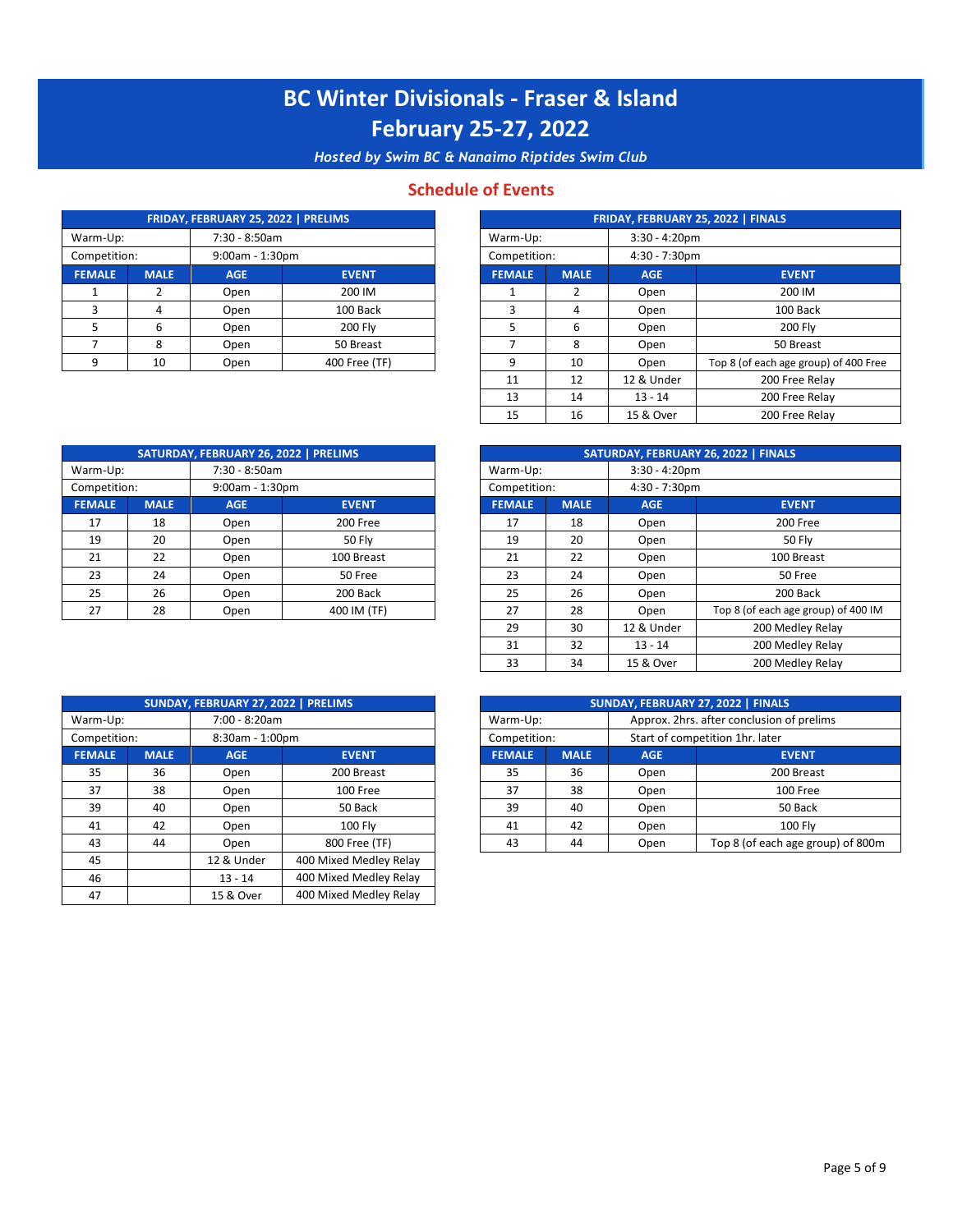*Hosted by Swim BC & Nanaimo Riptides Swim Club*



We wish to share with you important information to facilitate the hotel booking process for your upcoming event:

**Divisional Swim Meet (Feb. 24, 2022, to Feb. 26, 2022)**

**Secured Rate: 2 Double Beds @ \$125.00CAD per night plus taxes (16%)**

**Must book by February 4th, 2022, to ensure the secured rate.**

#### **MAKING RESERVATIONS**

A dedicated website is now available for your attendees to book their hotel rooms online. Reservations can be made starting Dec. 10, 2021, at this web address:

> **Booking Website:** <https://book.passkey.com/e/50271026>

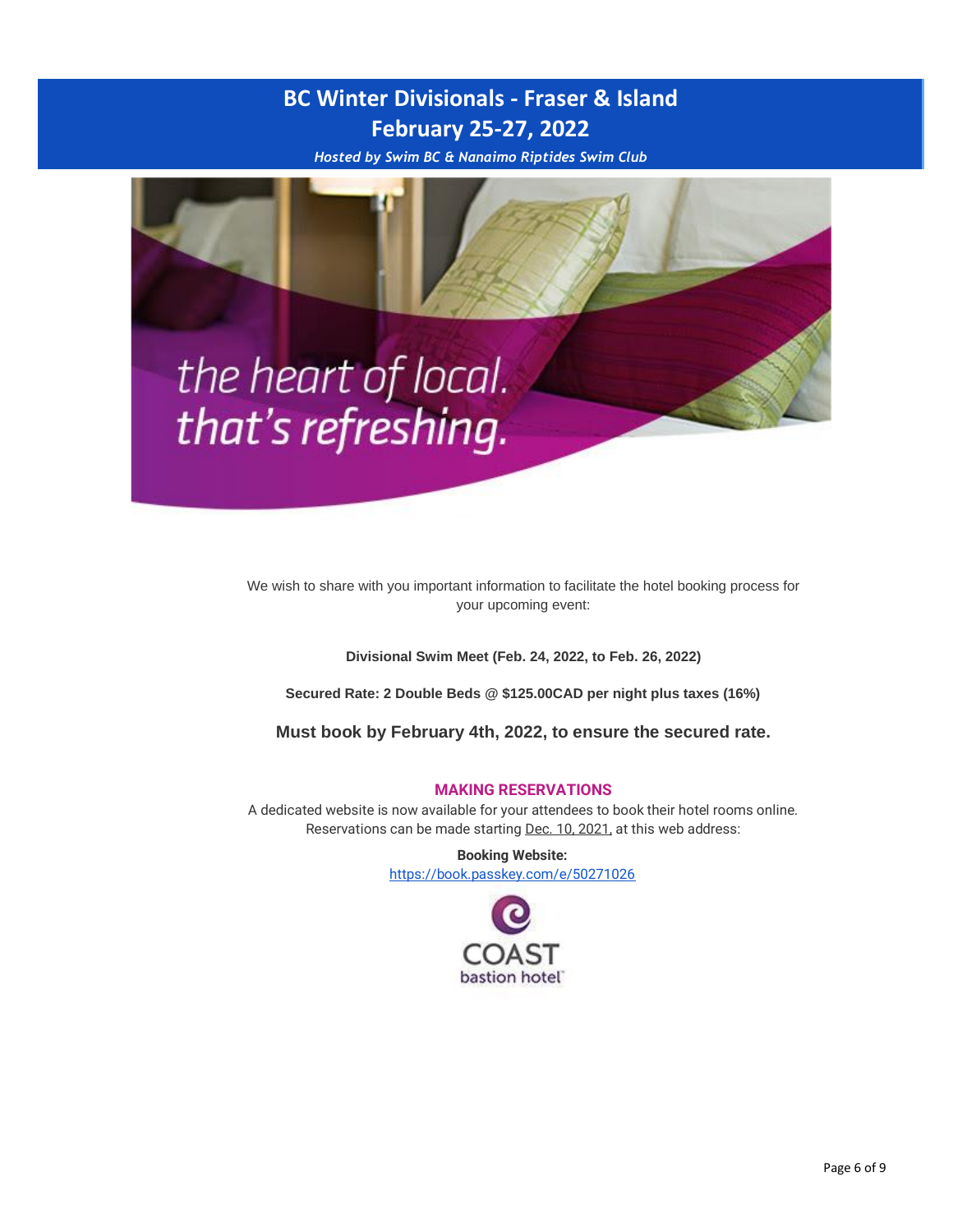*Hosted by Swim BC & Nanaimo Riptides Swim Club*



### **COMPETITION WARM-UP SAFETY PROCEDURES**

Meet Management for all sanctioned Swim BC swimming competitions must ensure the following safety procedures are applied. It is incumbent on coaches, swimmers, and officials to work together to comply with these procedures during all scheduled warm-up periods. Coaches are requested to encourage swimmers to cooperate with Safety Marshals.

#### **GENERAL WARM-UP:**

- Swimmers must enter the pool **FEET FIRST** in a cautious manner, entering from a start or turn end only and from a standing or sitting position.
- $\Box$  Running on the pool deck and running entries into the pool are prohibited.
- $\Box$  Meet Management may designate the use of sprint or pace lanes during the scheduled warm-up time. Any such lane usage must be communicated through a pre-competition handout or announcement and visible through on deck signage.
- **Swim BC recommends that**, where lane density exceeds 20 swimmers per lane SC or 40 swimmers per lane LC, Meet Management split warm-up to ensure a safe environment (swimmers per lane) exists (i.e. by club, gender or age). A split warm up must be communicated in some fashion prior to the start of warm-up. This can be through a pre-competition handout or email, a technical meeting, or a general announcement.
- $\Box$  Diving starts shall be permitted only in designated sprint lanes. Only one-way swimming from the start end of sprint lanes is permitted.
- $\Box$  Pools with backstroke starting ledges available may offer a designated lane for backstroke starts, at meet management's discretion. (This is not mandatory if not enough general lane space is available for the number of swimmers in the meet.)
- $\Box$  Notices or barriers must be placed on starting blocks to indicate no diving during warm-up.
- $\Box$  Pre-event training shall be managed by the coaches and will have sufficient lifeguards on deck. There will be no Safety Marshals in place during pre-event training.
- Safety Marshals will not be in place during the competition in warm-up/warm-down pools.

#### **EQUIPMENT:**

- Kick Boards, Pull-Buoys, Ankle Bands, and Snorkels are permitted for use in the main warm-up pool during warm-up.
- $\Box$  Hand paddles and flippers are permitted for use in a secondary warm-up pool only (where available), at meet management's discretion and recommended only for national events or senior competitions.
- $\Box$  At meet management's discretion and based on available space, the Meet Manager may permit use of tubing or cord assisted sprinting in designated lanes and during specific times of the warm-up only. It is recommended that this only be allowed in secondary warm-up pools as space allows. Coaches are responsible for equipment reliability and use. This is recommended only for national events or senior competitions.

#### **VIOLATIONS:**

*It is recognized that there is a level of interpretation and common sense that must be applied when applying these guidelines. Diving headfirst quietly into an empty pool at the start of warm-up is not the same as diving headfirst into a crowded lane. Judgment and context are required. This section is specific to diving violations and not equipment.*

- $\Box$  Swimmers witnessed by a Safety Marshal diving or entering the water in a dangerous fashion may be removed, by the Meet Referee, without warning from their first individual event following the warm-up period in which the violation occurred and the alternates in that event notified should that event be a final. They may also receive a verbal warning from the Safety Marshal. Swimmers receiving verbal warnings will have their names and clubs registered with the Meet Manager and should subsequent violations occur the swimmer may be removed by the Referee without warning from their first individual event as noted above.
- In the case of a second offense during the same competition the swimmer may be removed from the remainder of the competition by the Meet Referee.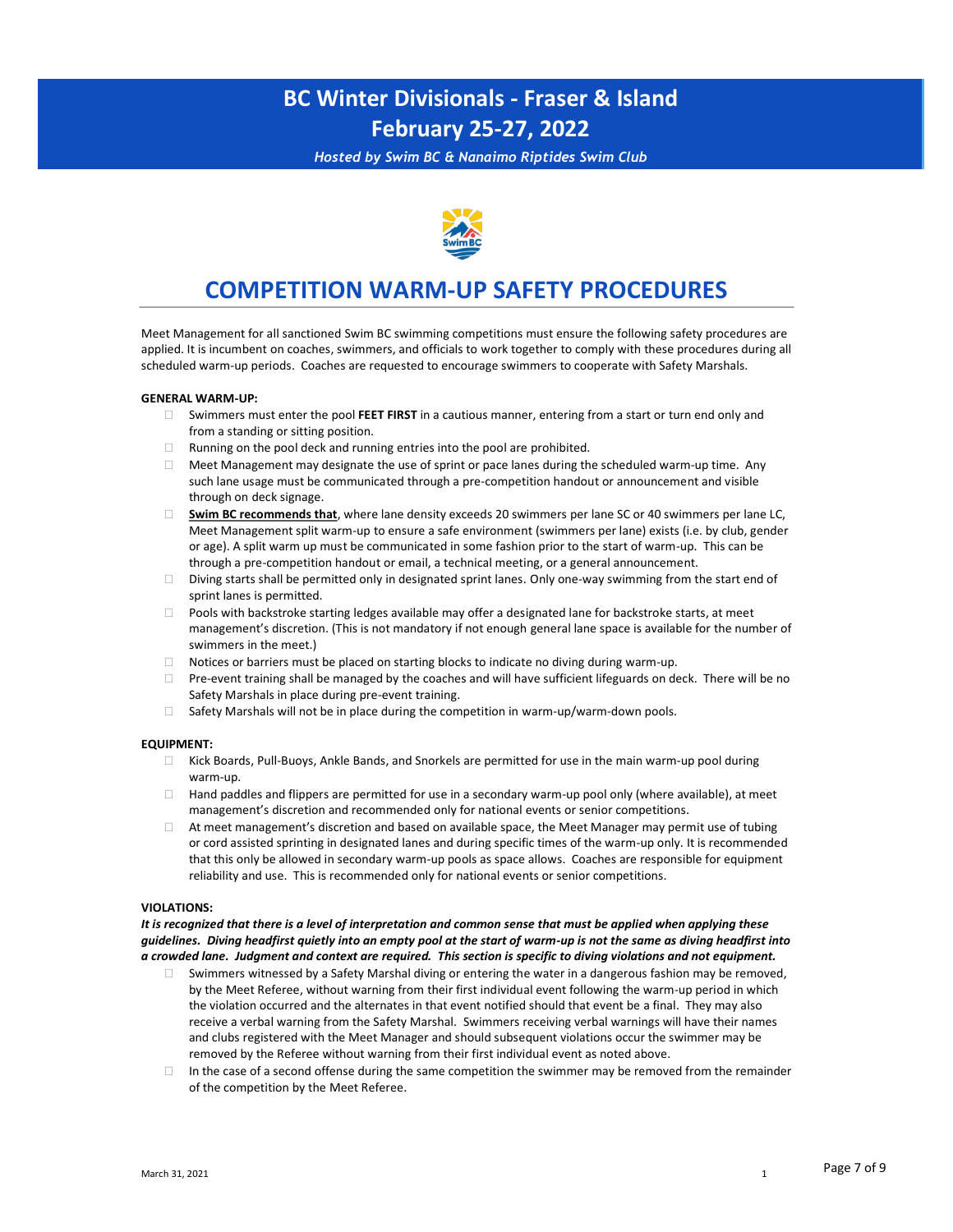*Hosted by Swim BC & Nanaimo Riptides Swim Club*



#### **SAFETY MARSHALS:**

The Safety Marshal is a trained position designated by Meet Management. Safety Marshals shall:

- $\Box$  Be visible by safety vest;
- $\Box$  Be situated at each end of the competition pool and when applicable, similarly situated in designated warm-up pools when pre-competition warm-ups are scheduled;
- $\Box$  Actively monitor all scheduled warm-up periods;
- $\Box$  Ensure participants comply with warm-up safety procedures and report violations to the Referee.

A minimum of 2 safety marshals are recommended for each of the 25m warm-up pools in use during short course competitions, and a minimum of 4 safety marshals are recommended for 50m warm-up pools in use during long course competitions.

Depending on the level of competition, Safety Marshals have a role to help work with coaches and swimmers to ensure a safe warm-up environment. This may include educating a younger swimmer on the procedures or communicating a concern to a coach.

Judgment, tact and confidence is required and therefore the Safety Marshal should ideally be a more experienced official.

#### **PARA SWIMMER NOTIFICATION:**

Coaches are requested to notify Meet Manager, prior to the meet, of any Para swimmers participating in warm-ups. Meet Management may designate a Para swimmer lane for warm-up when necessary.

The following statement must appear in all Swim BC sanctioned meet information and posted notices: **"SWIM BC COMPETITION WARM-UP SAFETY PROCEDURES WILL BE IN EFFECT AT THIS MEET."**